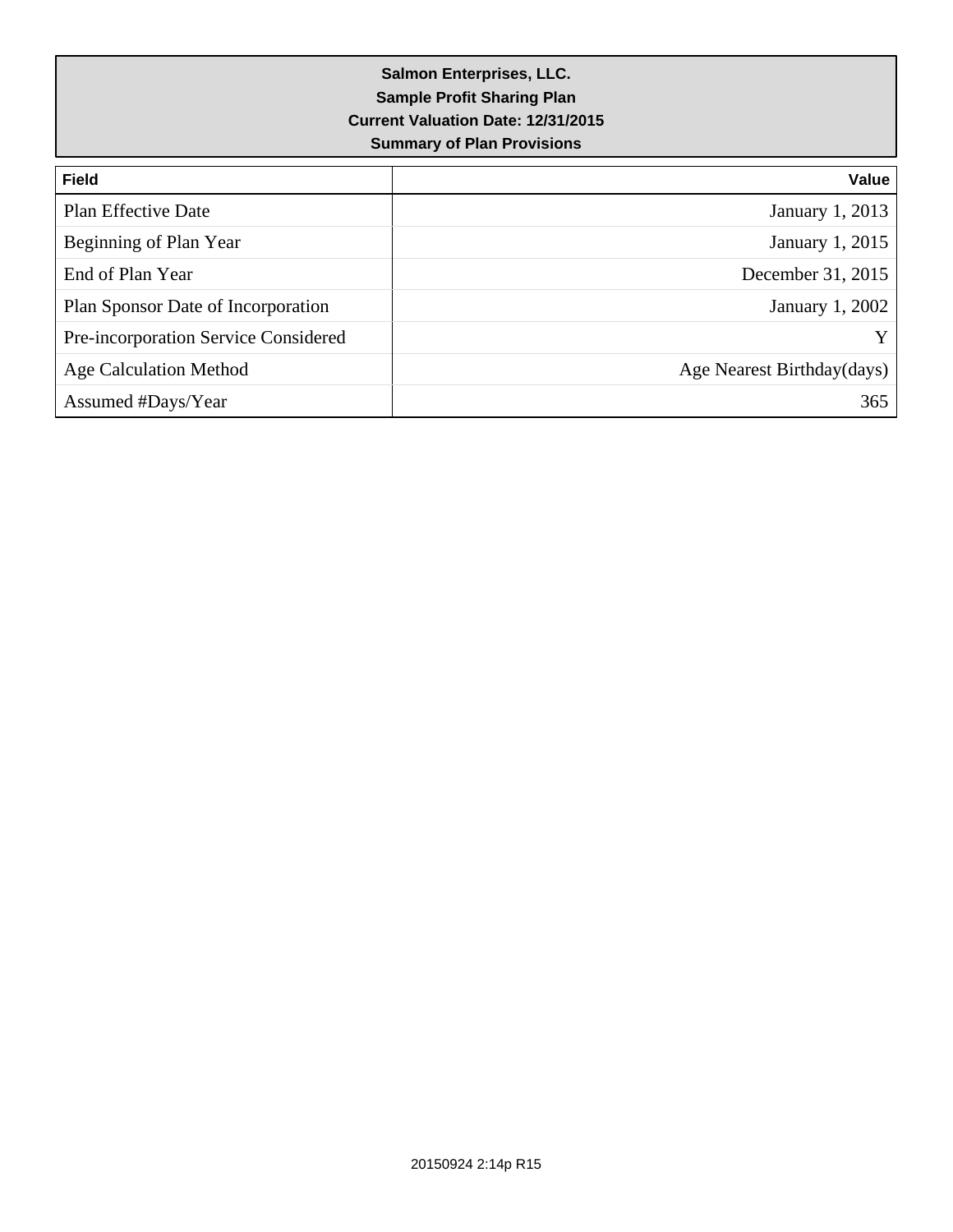# *IRC401(k) Elective Deferral Allocation Eligibility Requirements*

| <b>Field</b>                            | Value                          |
|-----------------------------------------|--------------------------------|
| Timing                                  | The satisfaction date          |
| Entry Month(1)                          | $\overline{0}$                 |
| Entry Day $(1)$                         | $\boldsymbol{0}$               |
| Entry Month(2)                          | $\boldsymbol{0}$               |
| Entry Day $(2)$                         | $\overline{0}$                 |
| Entry Month(3)                          | $\theta$                       |
| Entry Day $(3)$                         | $\overline{0}$                 |
| Entry Month(4)                          | $\theta$                       |
| Entry Day(4)                            | $\theta$                       |
| Minimum Age                             | 18                             |
| Minimum Months of Service               | 6                              |
| Minimum Annual Compensation             | $\overline{0}$                 |
| Minimum Hours Worked                    | $\theta$                       |
| And/Or for Min Age/Service Requirements | Or                             |
| <b>Multiple Entry Dates Option</b>      | <b>Latest Prior Entry Date</b> |
| Employed on Last Day of Plan Year       | $\mathbf N$                    |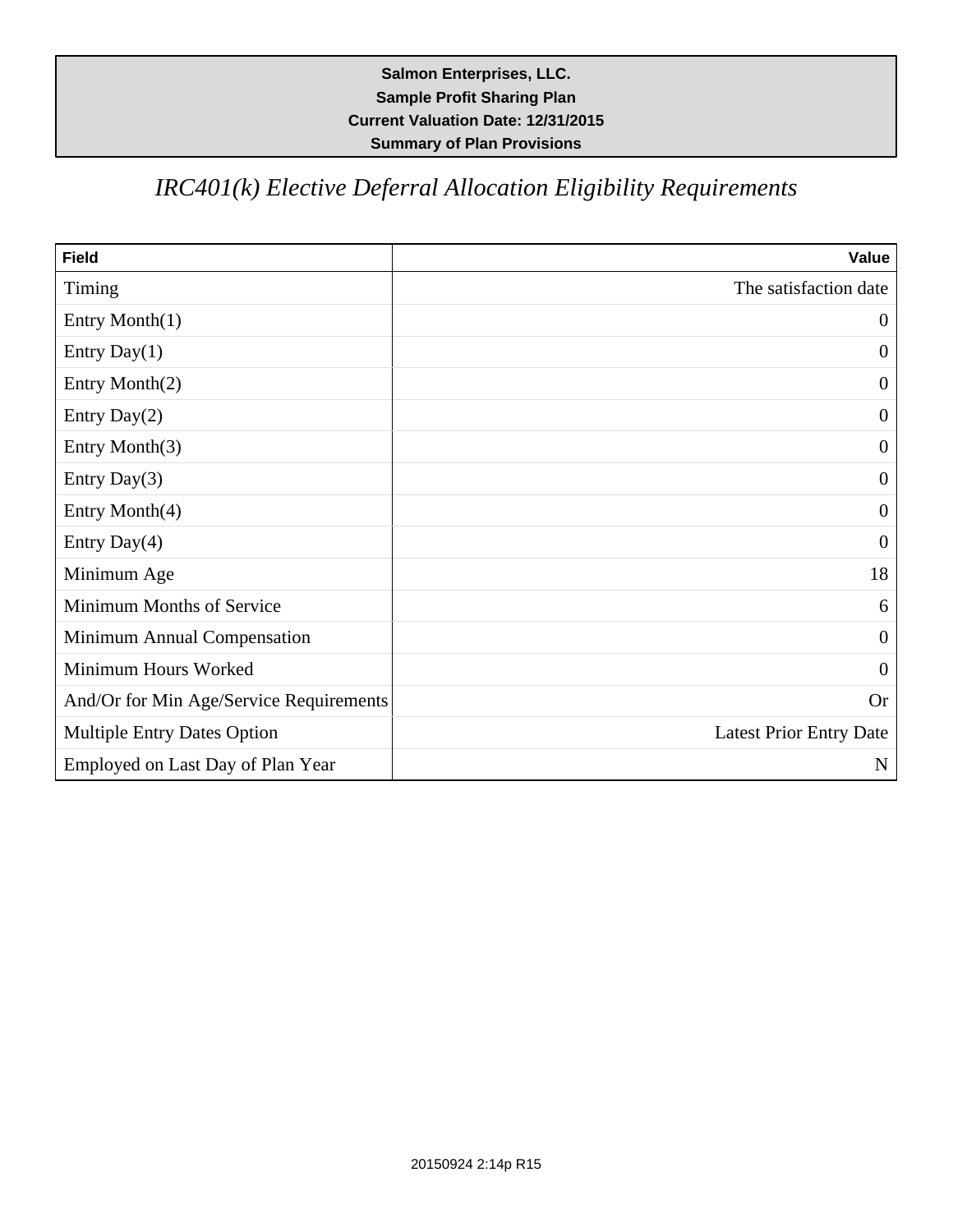# *IRC401(m) Plan Sponsor Match Allocation Eligibility Requirements*

| <b>Field</b>                            | Value                          |
|-----------------------------------------|--------------------------------|
| Timing                                  | The satisfaction date          |
| Entry Month(1)                          | $\overline{0}$                 |
| Entry Day $(1)$                         | $\boldsymbol{0}$               |
| Entry Month(2)                          | $\boldsymbol{0}$               |
| Entry Day $(2)$                         | $\boldsymbol{0}$               |
| Entry Month(3)                          | $\boldsymbol{0}$               |
| Entry Day(3)                            | $\boldsymbol{0}$               |
| Entry Month(4)                          | $\theta$                       |
| Entry Day(4)                            | $\overline{0}$                 |
| Minimum Age                             | 18                             |
| Minimum Months of Service               | 6                              |
| Minimum Annual Compensation             | $\overline{0}$                 |
| Minimum Hours Worked                    | $\theta$                       |
| And/Or for Min Age/Service Requirements | Or                             |
| <b>Multiple Entry Dates Option</b>      | <b>Latest Prior Entry Date</b> |
| Employed on Last Day of Plan Year       | $\mathbf N$                    |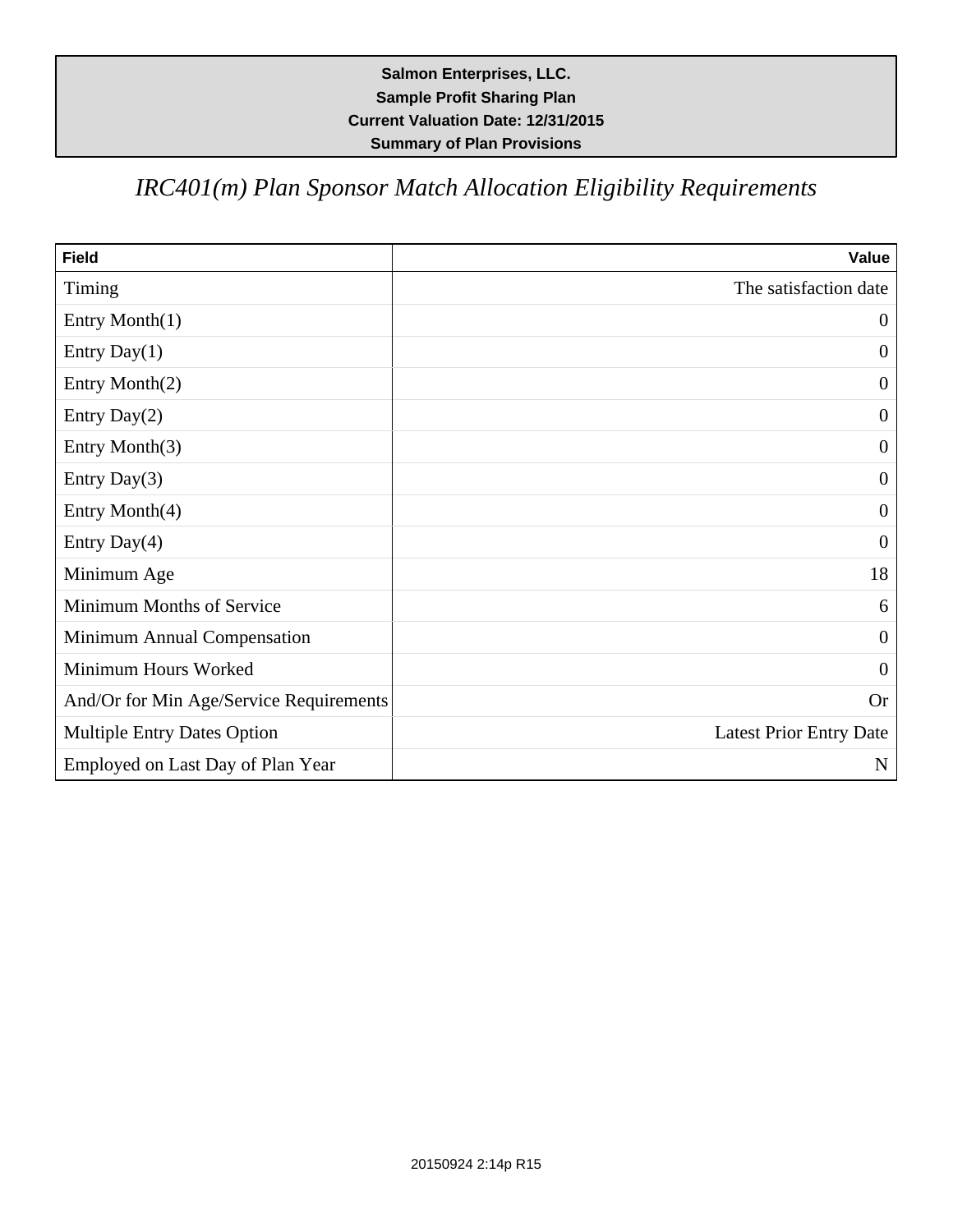# *IRC401(a) Plan Sponsor Contribution Allocation Eligibility Requirements*

| <b>Field</b>                            | Value                          |
|-----------------------------------------|--------------------------------|
| Timing                                  | The satisfaction date          |
| Entry Month(1)                          | $\mathbf{0}$                   |
| Entry Day $(1)$                         | $\boldsymbol{0}$               |
| Entry Month(2)                          | $\overline{0}$                 |
| Entry Day $(2)$                         | $\boldsymbol{0}$               |
| Entry Month(3)                          | $\mathbf{0}$                   |
| Entry Day(3)                            | $\overline{0}$                 |
| Entry Month(4)                          | $\overline{0}$                 |
| Entry Day(4)                            | $\overline{0}$                 |
| Minimum Age                             | 18                             |
| Minimum Months of Service               | 6                              |
| Minimum Annual Compensation             | $\overline{0}$                 |
| Minimum Hours Worked                    | $\mathbf{0}$                   |
| And/Or for Min Age/Service Requirements | And                            |
| <b>Multiple Entry Dates Option</b>      | <b>Latest Prior Entry Date</b> |
| Employed on Last Day of Plan Year       | Y                              |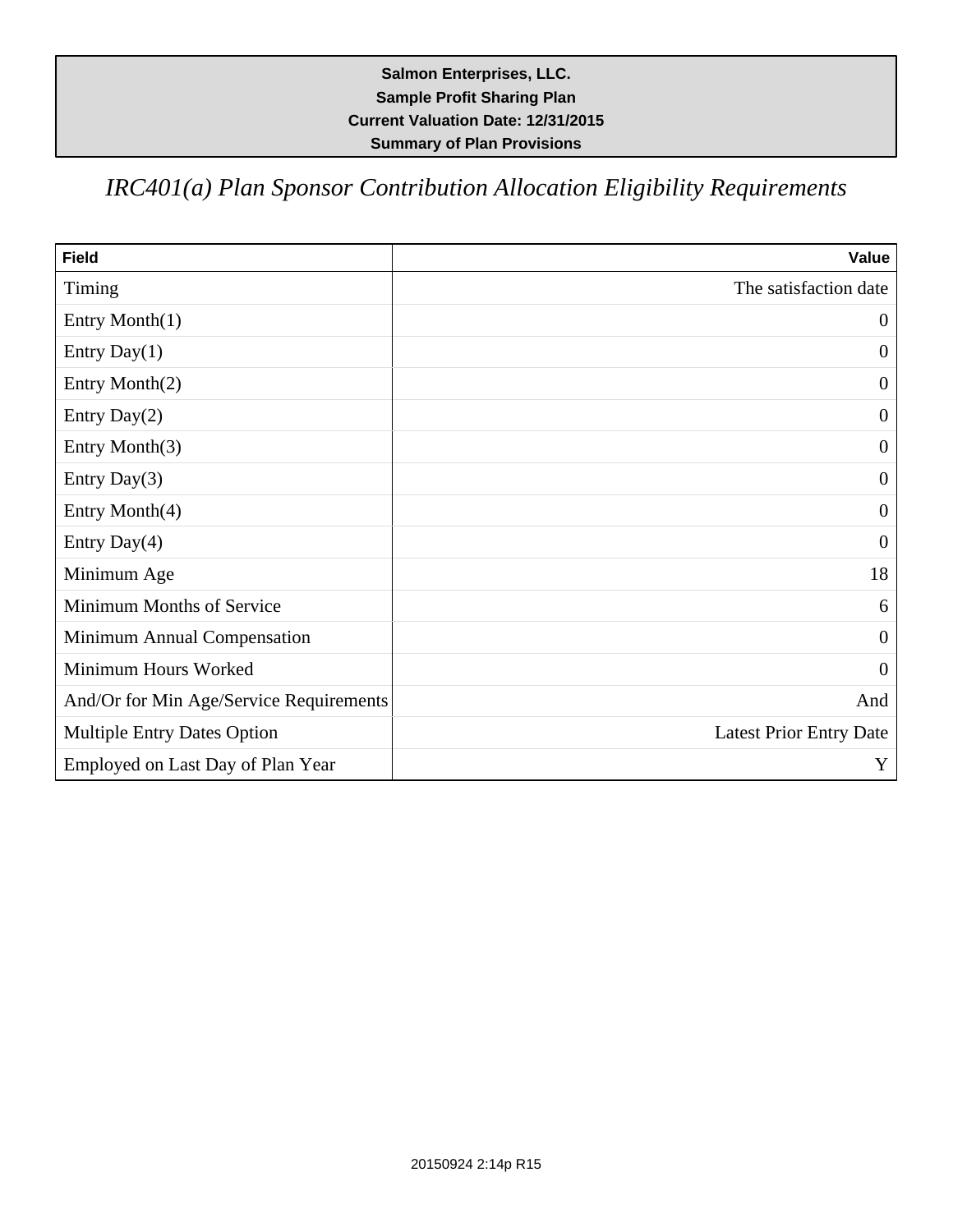# *IRC416 Top Heavy Allocation Eligibility Requirements*

| <b>Field</b>                            | Value                          |
|-----------------------------------------|--------------------------------|
| Timing                                  | The satisfaction date          |
| Entry Month(1)                          | $\overline{0}$                 |
| Entry Day $(1)$                         | $\boldsymbol{0}$               |
| Entry Month(2)                          | $\boldsymbol{0}$               |
| Entry Day $(2)$                         | $\boldsymbol{0}$               |
| Entry Month(3)                          | $\boldsymbol{0}$               |
| Entry Day(3)                            | $\boldsymbol{0}$               |
| Entry Month(4)                          | $\theta$                       |
| Entry Day(4)                            | $\overline{0}$                 |
| Minimum Age                             | 18                             |
| Minimum Months of Service               | 6                              |
| Minimum Annual Compensation             | $\overline{0}$                 |
| Minimum Hours Worked                    | $\theta$                       |
| And/Or for Min Age/Service Requirements | And                            |
| <b>Multiple Entry Dates Option</b>      | <b>Latest Prior Entry Date</b> |
| Employed on Last Day of Plan Year       | ${\bf N}$                      |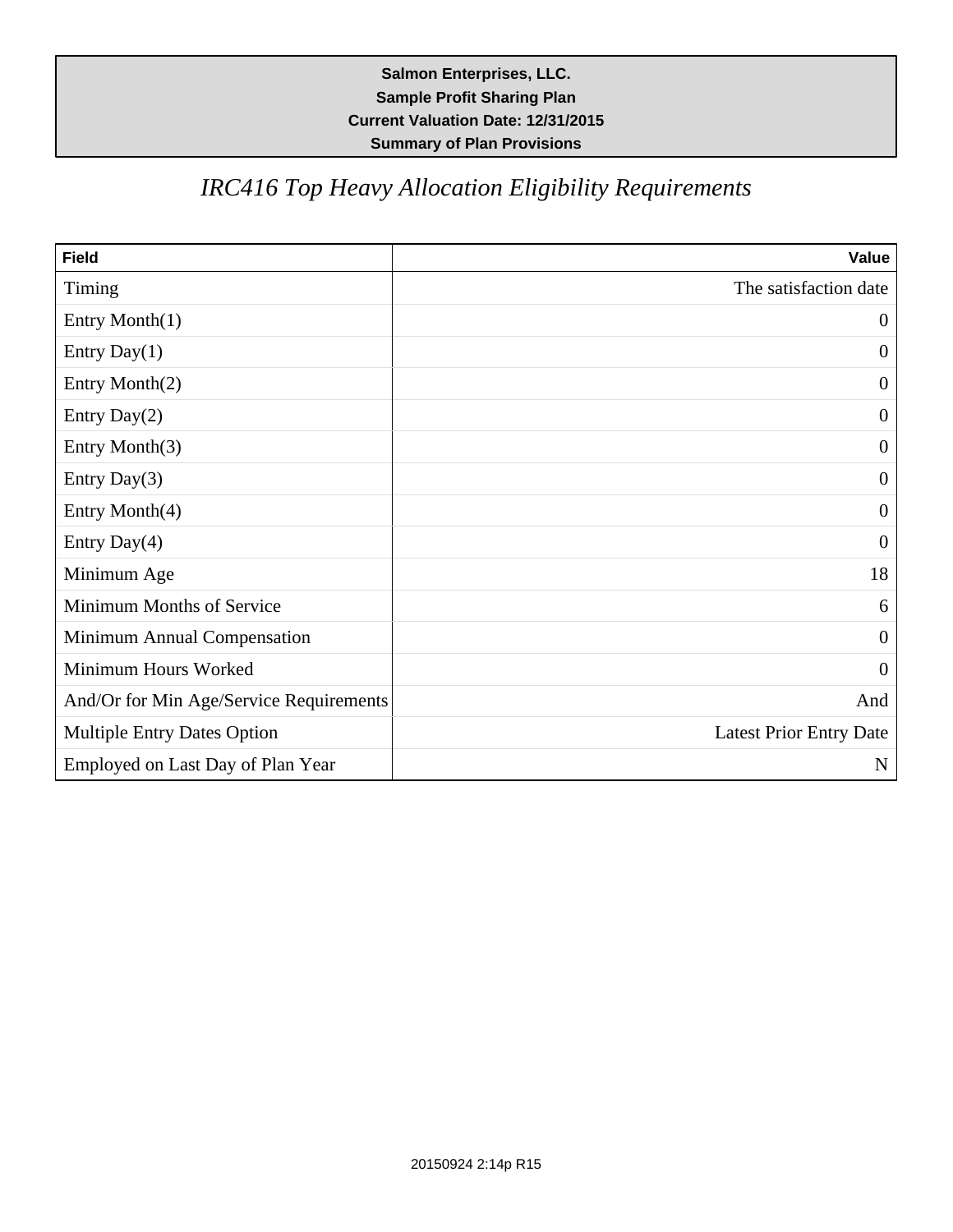*IRC401(k) QNEC or IRC401(m) QMAC Allocation Eligibility Requirements*

| <b>Field</b>                            | Value                          |
|-----------------------------------------|--------------------------------|
| Timing                                  | The satisfaction date          |
| Entry Month(1)                          | $\boldsymbol{0}$               |
| Entry Day $(1)$                         | $\theta$                       |
| Entry Month(2)                          | $\boldsymbol{0}$               |
| Entry Day $(2)$                         | $\boldsymbol{0}$               |
| Entry Month(3)                          | $\mathbf{0}$                   |
| Entry Day $(3)$                         | $\theta$                       |
| Entry Month(4)                          | $\overline{0}$                 |
| Entry Day $(4)$                         | $\overline{0}$                 |
| Minimum Age                             | 18                             |
| Minimum Months of Service               | 6                              |
| Minimum Annual Compensation             | $\overline{0}$                 |
| Minimum Hours Worked                    | $\theta$                       |
| And/Or for Min Age/Service Requirements | <b>Or</b>                      |
| <b>Multiple Entry Dates Option</b>      | <b>Latest Prior Entry Date</b> |
| Employed on Last Day of Plan Year       | N                              |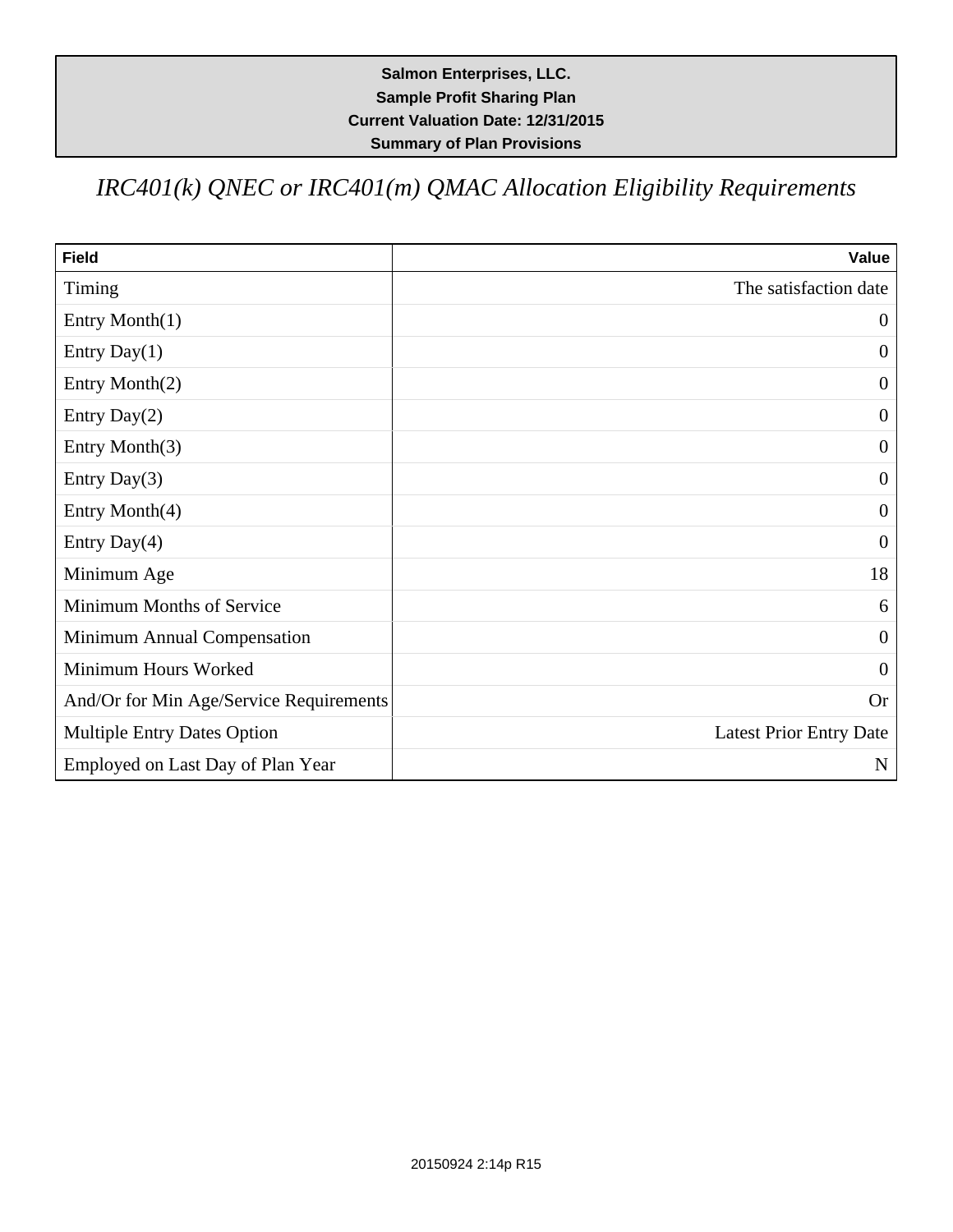#### **Salmon Enterprises, LLC. Sample Profit Sharing Plan Current Valuation Date: 12/31/2015 IRC401(k) Elective Deferral Allocation Eligibility**

|                        |                 |              |             |                    |              |                |             |      |                 |                    |             | <b>Date</b>         |
|------------------------|-----------------|--------------|-------------|--------------------|--------------|----------------|-------------|------|-----------------|--------------------|-------------|---------------------|
|                        |                 | <b>Date</b>  | <b>Date</b> | <b>Date</b>        | Current      | <b>Current</b> |             | Curr | <b>Elig for</b> | Anticipated        | Antic       | <b>Age/Service</b>  |
| <b>Employee</b>        | <b>Employee</b> | of           | οf          | of                 | <b>Hours</b> | Annual         | <b>Hire</b> | Val  | Alloc on        | <b>Eligibility</b> | <b>Elig</b> | <b>Requirements</b> |
| <b>Name</b>            | Id#             | <b>Birth</b> | <b>Hire</b> | <b>Termination</b> | Worked       | Comp           | Age         | Age  | <b>Val Date</b> | <b>Date</b>        | Age         | <b>Satisfied</b>    |
| <b>Atlantic Salmon</b> |                 | 01/01/1950   | 01/01/1980  |                    | 1000         | 200000         | 30          | 66   | Yes             | 01/01/2013         | 63          | 01/01/1980          |
| <b>Brook Trout</b>     |                 | 01/01/1970   | 01/01/2000  |                    | 1000         | 50000          | 30          | 46   | Yes             | 01/01/2013         | 43          | 01/01/2000          |
| Arctic Char            |                 | 01/01/1998   | 01/01/2009  |                    | 500          | 18500          |             | 18   | Yes             | 01/01/2013         | 5           | 07/01/2009          |
| <b>Bull Trout</b>      |                 | 01/01/1970   | 01/01/1990  | 06/30/2009         | 540          | 24300          | 20          | 46   | Yes             | 01/01/2013         | 43          | 01/01/1990          |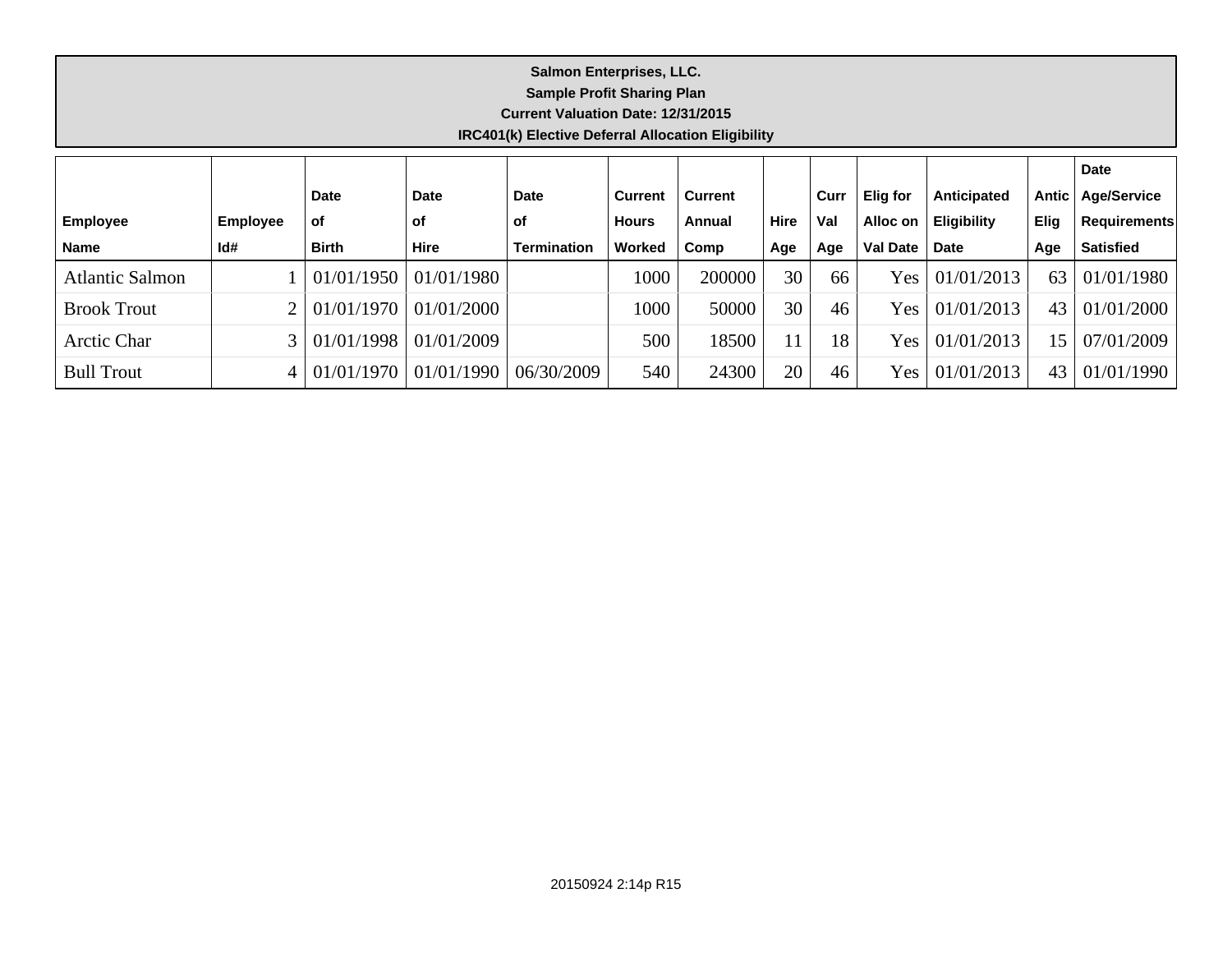#### **Salmon Enterprises, LLC. Sample Profit Sharing Plan Current Valuation Date: 12/31/2015 IRC401(m) Plan Sponsor Match Allocation Eligibility**

|                        |                 |              |             |                    |              |                |             |      |                 |                    |             | <b>Date</b>         |
|------------------------|-----------------|--------------|-------------|--------------------|--------------|----------------|-------------|------|-----------------|--------------------|-------------|---------------------|
|                        |                 | <b>Date</b>  | <b>Date</b> | <b>Date</b>        | Current      | <b>Current</b> |             | Curr | Elig for        | Anticipated        | Antic       | <b>Age/Service</b>  |
| <b>Employee</b>        | <b>Employee</b> | <b>of</b>    | <b>of</b>   | of                 | <b>Hours</b> | Annual         | <b>Hire</b> | Val  | Alloc on        | <b>Eligibility</b> | <b>Elig</b> | <b>Requirements</b> |
| <b>Name</b>            | Id#             | <b>Birth</b> | <b>Hire</b> | <b>Termination</b> | Worked       | Comp           | Age         | Age  | <b>Val Date</b> | <b>Date</b>        | Age         | <b>Satisfied</b>    |
| <b>Atlantic Salmon</b> |                 | 01/01/1950   | 01/01/1980  |                    | 1000         | 200000         | 30          | 66   | Yes             | 01/01/2013         | 63          | 01/01/1980          |
| <b>Brook Trout</b>     |                 | 01/01/1970   | 01/01/2000  |                    | 1000         | 50000          | 30          | 46   | Yes             | 01/01/2013         | 43          | 01/01/2000          |
| Arctic Char            |                 | 01/01/1998   | 01/01/2009  |                    | 500          | 18500          |             | 18   | Yes             | 01/01/2013         | 5           | 07/01/2009          |
| <b>Bull Trout</b>      |                 | 01/01/1970   | 01/01/1990  | 06/30/2009         | 540          | 24300          | 20          | 46   | Yes             | 01/01/2013         | 43          | 01/01/1990          |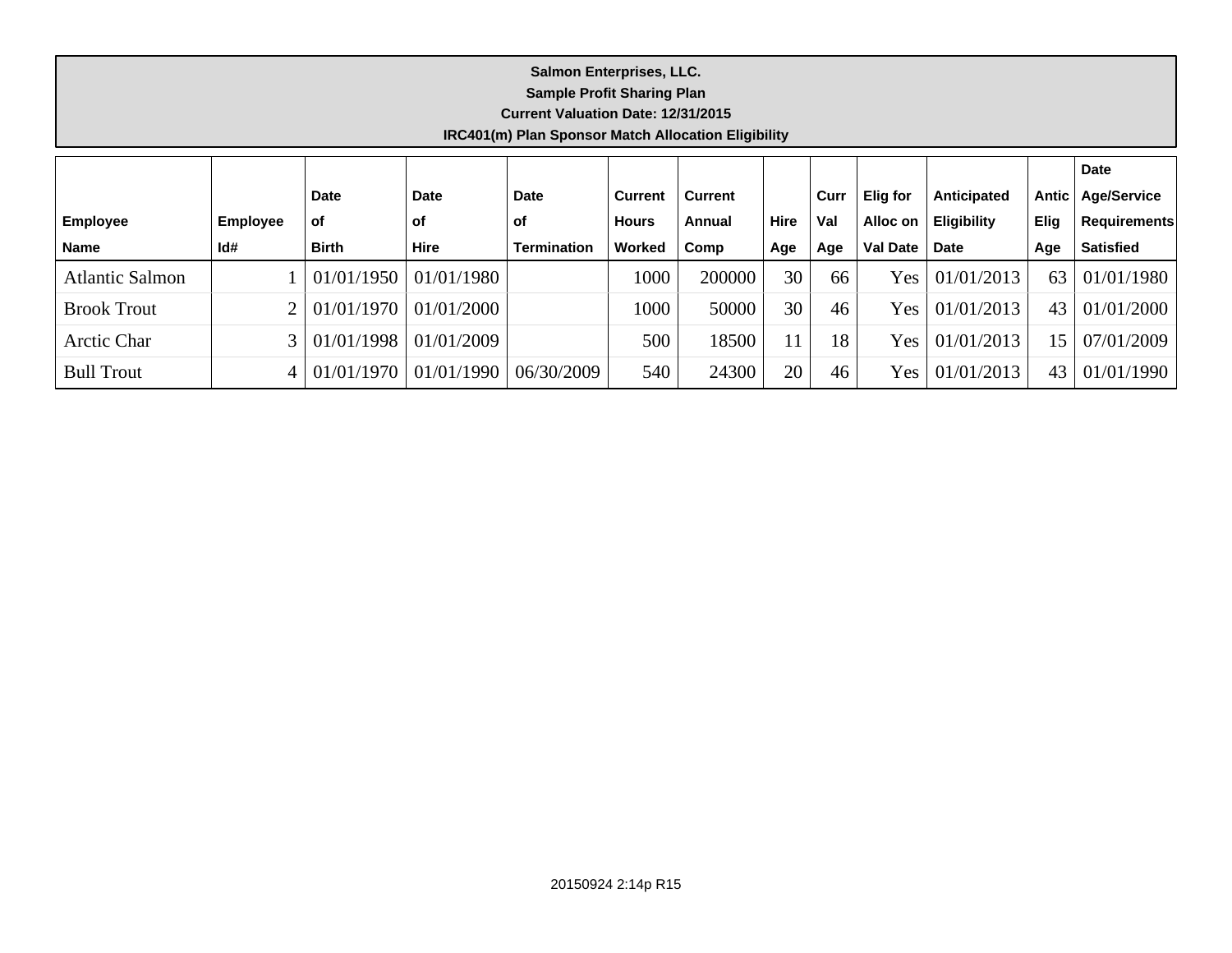#### **Salmon Enterprises, LLC. Sample Profit Sharing Plan Current Valuation Date: 12/31/2015 IRC401(a) Plan Sponsor Contribution Allocation Eligibility Employee Name Employee Id# Date of Birth Date of Hire Date of Termination Current Hours Worked Current Annual Comp Hire Age Curr Val Age Elig for Alloc on Val Date Anticipated Eligibility Date Antic Elig Age Date Age/Service Requirements Satisfied** Atlantic Salmon 1 01/01/1950 01/01/1980 1000 1000 200000 30 66 Yes 01/01/2013 63 07/01/1980 Brook Trout 1000 2 01/01/1970 01/01/2000 1000 1000 1000 50000 30 46 Yes 01/01/2013 43 07/01/2000 Arctic Char 3 01/01/1998 01/01/2009 500 18500 11 18 No 01/01/2016 18 01/01/2016 Reason for Ineligibility on Curr Val Date: Minimum Age Bull Trout 4 01/01/1970 01/01/1990 06/30/2009 540 24300 20 46 No 01/01/2013 43 07/01/1990 Reason for Ineligibility on Curr Val Date: Terminated prior to EOPY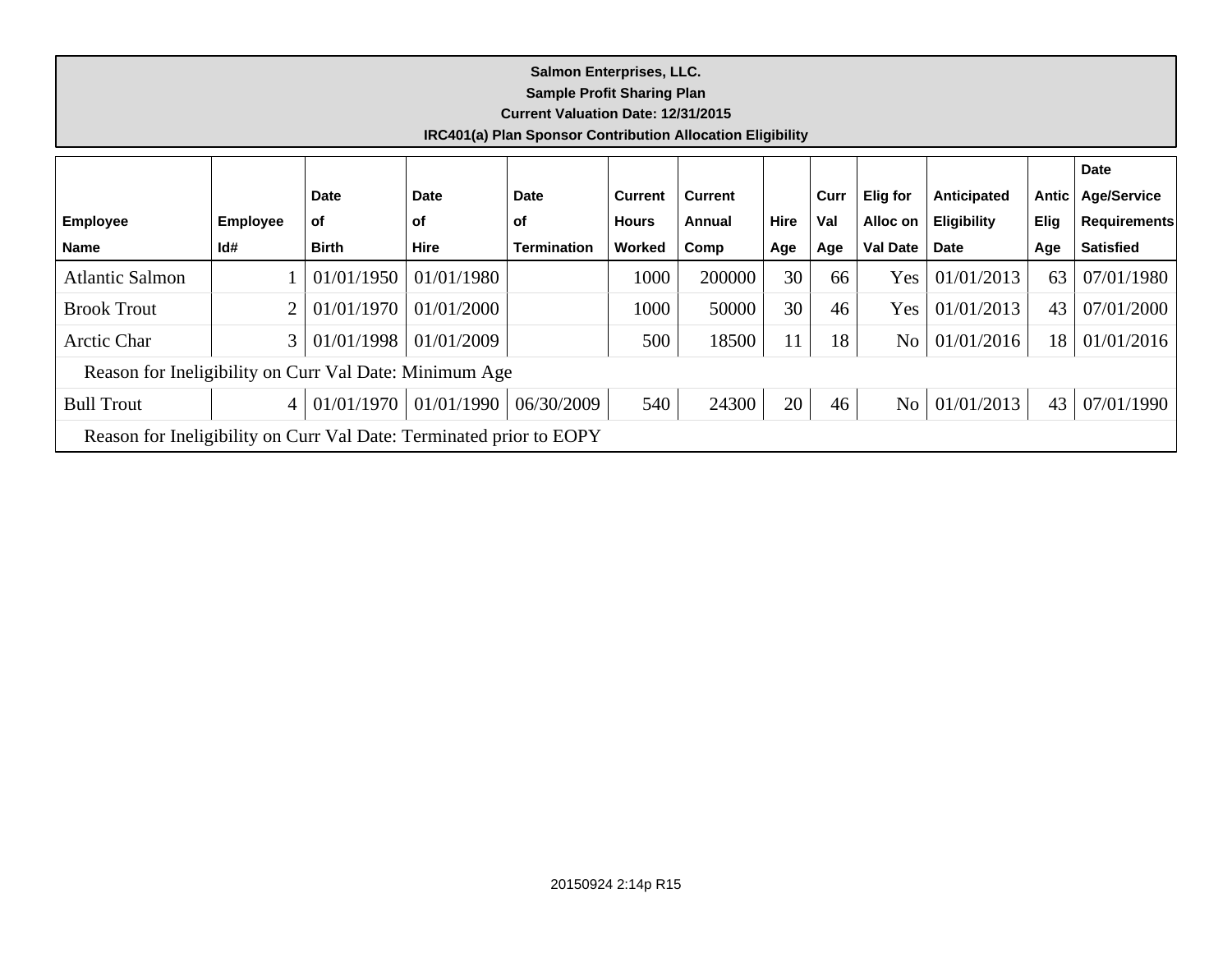| Salmon Enterprises, LLC.<br><b>Sample Profit Sharing Plan</b><br><b>Current Valuation Date: 12/31/2015</b><br><b>IRC416 Top Heavy Allocation Eligibility</b> |                 |              |             |                    |                |                |      |      |                 |                    |             |                     |
|--------------------------------------------------------------------------------------------------------------------------------------------------------------|-----------------|--------------|-------------|--------------------|----------------|----------------|------|------|-----------------|--------------------|-------------|---------------------|
|                                                                                                                                                              |                 |              |             |                    |                |                |      |      |                 |                    |             | Date                |
|                                                                                                                                                              |                 | <b>Date</b>  | <b>Date</b> | <b>Date</b>        | <b>Current</b> | <b>Current</b> |      | Curr | <b>Elig for</b> | Anticipated        | Antic       | <b>Age/Service</b>  |
| <b>Employee</b>                                                                                                                                              | <b>Employee</b> | <b>of</b>    | οf          | оf                 | <b>Hours</b>   | Annual         | Hire | Val  | Alloc on        | <b>Eligibility</b> | <b>Elig</b> | <b>Requirements</b> |
| <b>Name</b>                                                                                                                                                  | Id#             | <b>Birth</b> | <b>Hire</b> | <b>Termination</b> | Worked         | Comp           | Age  | Age  | <b>Val Date</b> | Date               | Age         | <b>Satisfied</b>    |
| <b>Atlantic Salmon</b>                                                                                                                                       |                 | 01/01/1950   | 01/01/1980  |                    | 1000           | 200000         | 30   | 66   | Yes             | 01/01/2013         | 63          | 07/01/1980          |
| <b>Brook Trout</b>                                                                                                                                           |                 | 01/01/1970   | 01/01/2000  |                    | 1000           | 50000          | 30   | 46   | Yes             | 01/01/2013         | 43          | 07/01/2000          |
| Arctic Char                                                                                                                                                  | 3               | 01/01/1998   | 01/01/2009  |                    | 500            | 18500          | 11   | 18   | No              | 01/01/2016         | 18          | 01/01/2016          |
| Reason for Ineligibility on Curr Val Date: Minimum Age                                                                                                       |                 |              |             |                    |                |                |      |      |                 |                    |             |                     |
| <b>Bull Trout</b>                                                                                                                                            | 4               | 01/01/1970   | 01/01/1990  | 06/30/2009         | 540            | 24300          | 20   | 46   | Yes             | 01/01/2013         | 43          | 07/01/1990          |